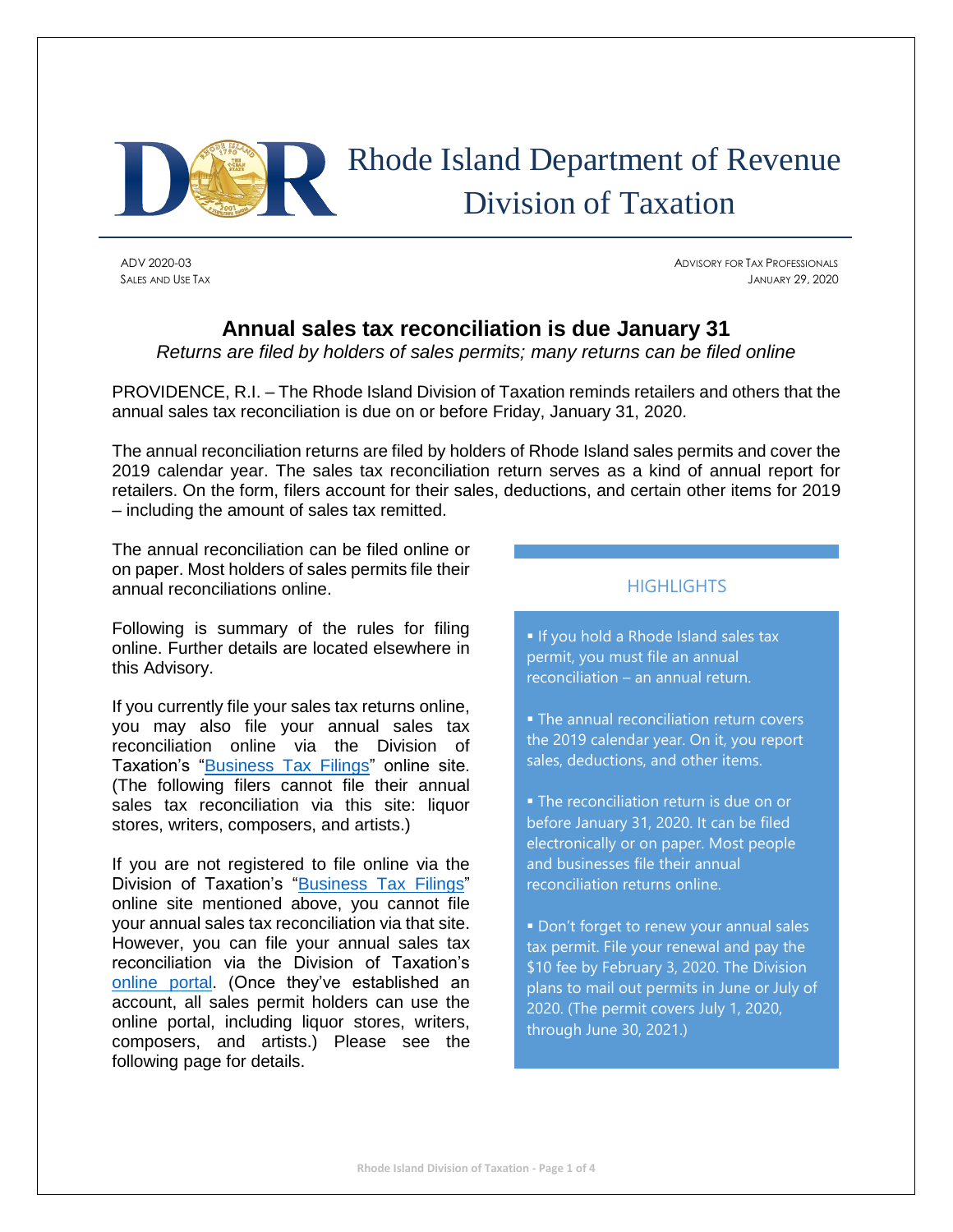#### **FURTHER DETAILS**

1.) Many retailers may once again file their annual sales tax reconciliations online via the Division's traditional "Business Tax Filings" webpage (see screenshot below). The link is as follows: [https://www.ri.gov/taxation/business/index.php.](https://www.ri.gov/taxation/business/index.php) Most filers of the annual reconciliation return can use this online option, but the following cannot use the "Business Tax Filings" site:

- The alcoholic beverages return for liquor stores.
- **•** The annual reconciliation for writers, composers, and artists.

|                                | State of Rhode Island<br><b>Business Taxes</b><br>DIVISION OF TAXATION    |                                               |  |  |  |  |  |
|--------------------------------|---------------------------------------------------------------------------|-----------------------------------------------|--|--|--|--|--|
|                                |                                                                           | Division of Taxation Web Site   Help   RI.gov |  |  |  |  |  |
| <b>RI Business Tax Filings</b> |                                                                           |                                               |  |  |  |  |  |
|                                | Sign in<br>Rhode Island Identification No. *<br>(11-digit number)         |                                               |  |  |  |  |  |
|                                | Password *<br>(case sensitive)                                            |                                               |  |  |  |  |  |
|                                | <b>SIGN IN</b>                                                            |                                               |  |  |  |  |  |
|                                | First time user?                                                          |                                               |  |  |  |  |  |
|                                | Sign up here to create your Rhode Island business tax EFT filing account. |                                               |  |  |  |  |  |

2.) Holders of sales permits can file their annual sales tax reconciliations online via the Division's portal. To do so, go to [https://www.taxportal.ri.gov](https://www.taxportal.ri.gov/) and click on "New User" to create a profile and request a personal identification number (PIN). (See highlighted portion of screenshot below.)

| <b>HOME</b>                      |                                                                                                                                                                                                                                                                                                                                                                                                           |                                                                  |  |  |  |  |  |
|----------------------------------|-----------------------------------------------------------------------------------------------------------------------------------------------------------------------------------------------------------------------------------------------------------------------------------------------------------------------------------------------------------------------------------------------------------|------------------------------------------------------------------|--|--|--|--|--|
| <b>Member Sign In</b>            | 2019 W3 and Sales Annual Reconciliation forms will be available                                                                                                                                                                                                                                                                                                                                           | <b>Popular Services</b>                                          |  |  |  |  |  |
| <b>User ID</b>                   | to file and pay after 1/17/2020.                                                                                                                                                                                                                                                                                                                                                                          | <b>Tax Forms</b>                                                 |  |  |  |  |  |
| Please Enter User ID             | Customer support is available weekdays between 8:30am - 3:30pm at 401-574-8484 or                                                                                                                                                                                                                                                                                                                         | <b>Administrative Decisions</b>                                  |  |  |  |  |  |
| Password                         | you can e-mail support at taxportal@tax.ri.gov at any time.                                                                                                                                                                                                                                                                                                                                               | Advisories                                                       |  |  |  |  |  |
|                                  |                                                                                                                                                                                                                                                                                                                                                                                                           | Where's My Refund                                                |  |  |  |  |  |
| Password                         | Scheduled maintenance will be done Monday nights from 8:00pm - 9:00pm.                                                                                                                                                                                                                                                                                                                                    | <b>Business Registration</b>                                     |  |  |  |  |  |
| <b>SIGN IN</b>                   | During this time, the system will be unavailable. Please plan accordingly.                                                                                                                                                                                                                                                                                                                                | Reports                                                          |  |  |  |  |  |
|                                  |                                                                                                                                                                                                                                                                                                                                                                                                           | <b>Regulations</b>                                               |  |  |  |  |  |
| Forgot User ID? Forgot password? | Sign In - Do you have a Taxpayer Portal User ID and Password?<br>. Yes, I Sign into the online services for the Taxpayer Portal.<br>o Use the Member Sign In section to the left to access your account.<br>. No, I am a first time user to the Rhode Island Taxpayer Portal and do not have a<br>Taxpayer Portal User ID.<br>o Use the New User section to the left to create a new Taxpayer Portal user | <b>Newsletters</b>                                               |  |  |  |  |  |
|                                  |                                                                                                                                                                                                                                                                                                                                                                                                           | Contact Us                                                       |  |  |  |  |  |
| <b>New User?</b>                 |                                                                                                                                                                                                                                                                                                                                                                                                           | Liquor License Renewals - Certificates<br>of Good Standing - NEW |  |  |  |  |  |

All filers can use the portal to file their annual reconciliation returns, including general retailers, liquor stores, writers, composers, and artists.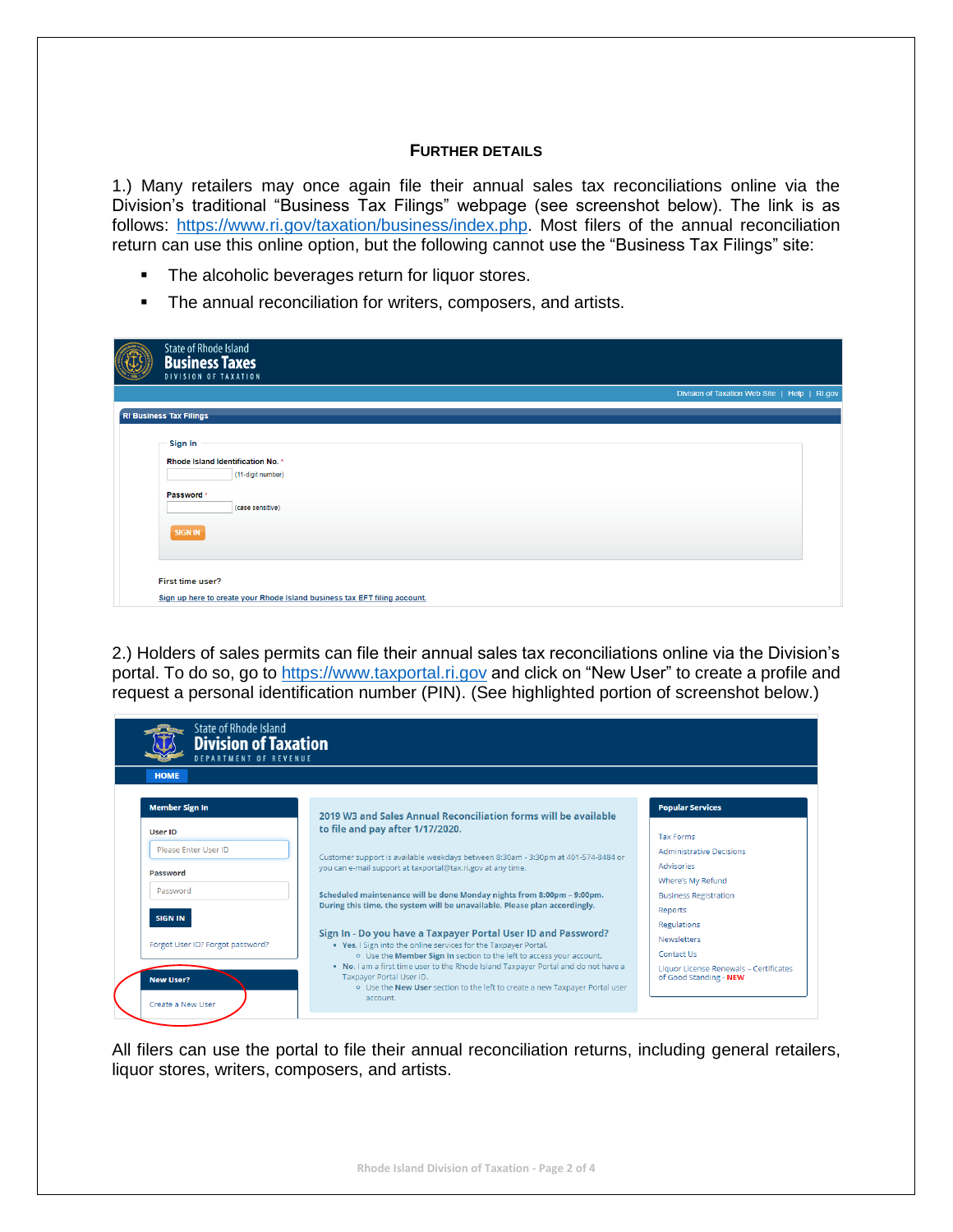When preparing to file your annual sales tax reconciliation return, please keep the following points in mind:

- **•** The Division of Taxation recently mailed letters of reminder to certain filers of sales tax reconciliation returns. All of the mailings were sent the first week of January. The Division sent a total of:
	- o 984 mailings to artists, composers, and writers
	- o 240 mailings to liquor stores
	- $\circ$  32,328 mailings to other retailers
- When filing your return, use your annual reconciliation account ID number. The number is included on the mailings the Division recently sent out.
- Keep in mind that the sales and use tax reconciliation is an annual filing and is separate from your regular monthly or quarterly sales and use tax return. There is no change to the schedule for making sales and use tax payments or for filing sales and use tax returns.

For those who file their annual sales tax reconciliation on paper, forms are now available. There are three versions of the annual reconciliation for 2019: One is specifically for writers, composers, and artists. One is for liquor stores. One is for all other retailers (in other words, for the vast majority of retailers). All are on the Division's website.

| Sales and use tax - annual reconciliation |                                               |                         |  |  |  |  |  |
|-------------------------------------------|-----------------------------------------------|-------------------------|--|--|--|--|--|
| <b>FORM NUMBER</b>                        | <b>WHO USES THE FORM</b>                      | <b>AVAILABLE ONLINE</b> |  |  |  |  |  |
| Form T-204W-Annual                        | Writers, composers, artists                   | Click here              |  |  |  |  |  |
| Form T-204A-Annual                        | Alcoholic beverages return for liquor stores  | Click here              |  |  |  |  |  |
| Form T-204R-Annual                        | All sales permit holders not mentioned above* | Click here              |  |  |  |  |  |
| * Most retailers use Form T-204R.         |                                               |                         |  |  |  |  |  |

Most holders of sales tax permits file their annual reconciliation returns online. If you file yours on paper, use one that was mailed to you or choose the applicable form from the Division's website. First, click [here,](http://www.tax.ri.gov/taxforms/sales_excise/sales_use.php) then choose the form that applies to your situation for the 2019 calendar year (see highlight of screenshot below).

| T-204 Annual Rec        | 2018 Sales/Use Tax Return - Annual Reconciliation Form for Writers,<br><b>Composers and Artists</b>                 | <b>Download</b>    | 因 Download         |
|-------------------------|---------------------------------------------------------------------------------------------------------------------|--------------------|--------------------|
| T-204 Annual Rec        | 2019 Sales/Use Tax Return - Annual Reconciliation Eorm for Sellers of<br><b>Tangible Property</b>                   | <b>因</b> Download  | <b>IA</b> Download |
| T-204 Annual Rec        | 2019 Sales/Use Tax Return - Alcoholic Beverages Annual Reconciliation<br>Form for Class A Package and Liguor Stores | <b>Download</b>    | <b>Download</b>    |
| <b>T-204 Annual Rec</b> | 2019 Sales/Use Tax Return - Annual Reconciliation Form for Writers,<br><b>Composers and Artists</b>                 | <b>Download</b>    | <b>A</b> Download  |
| $T-204M$                | Monthly Sales/Use Tax Return for Sales/Use, Cigarette Retailers and<br>Motor Vehicle Dealer Sales                   | <b>IA</b> Download | <b>IA</b> Download |